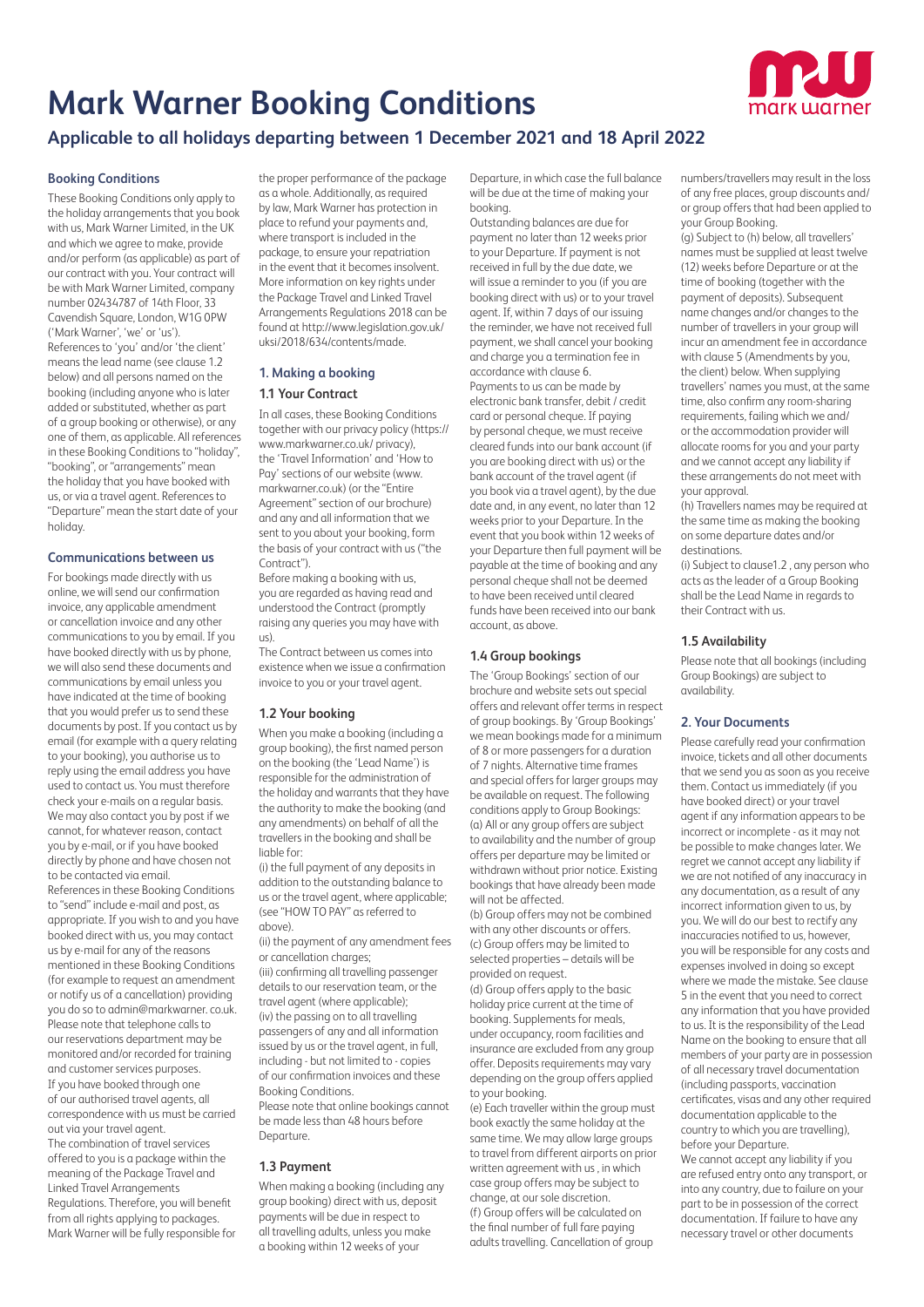

results in costs, expenses, fines, surcharges or other financial penalty being imposed on or incurred by us, you will be responsible for reimbursing us for any and all such costs.

For current travel advice (including passport, visa and health requirements) check the FCDO site at https://www. gov.uk/foreign-travel-advice. For information on health matters go to NaTHNac at https://travelhealthpro.org. uk/.British citizens and travel to the EU from 1 January 2021:

Passports: passports should have at least 6 months validity remaining on them and be less than 10 years old from the date of travel.

Visas: UK citizens will not require short stay visas for leisure travel to the EU Member States where their stay does not exceed 90 days in any 180 day period.

A European Travel Information and Authorisation System (ETIAS) is planned to be introduced from the end of 2022 for travel to EU member states. It is planned that an ETIAS will be valid for 3 years and will need to be applied for prior to Departure (online application).

Certain 3rd country nationals (UK nationals travelling on UK passports are exempt) will require an airport transit visa for travel between the UK and other third countries, when transiting via a EU member state (except for Ireland, Iceland, Norway & Switzerland). Airport Transit Visas can be obtained from the consulate of the country where the transit will occur. Boarder checks: UK citizens will not be able to use the EU passport/customs channels at EU airports/ports and evidence of passport validity, purpose of travel, return or onward tickets and sufficient funds for the duration of the stay, may be required on arrival. Health: any current European Health Insurance Cards (EHICs) will continue to be valid for travel in the EU and, on expiry, travellers will be able to apply for a UK Global Health Insurance Card (GHIC) providing similar healthcare. For travel through or to Switzerland travellers should ensure that sufficient travel insurance is in place which includes cover for medical treatment and expenses.

Driving: International Driving Permits (IDPs) will not be required for driving in the EU where the traveller has a photo card driving licence. For self drives, a physical Green Card will need to be obtained from the insurer (at a cost) and a GB sticker may also be required. Pets: if taking pets to the EU, travellers should allow at least 1 month to obtain an animal health certificate (AHC) and relevant vaccinations from their vet. Tax Free Shopping: duty free shopping will be available for some outbound and inbound routes. VAT refunds may also be obtained on certain goods bought

in the EU (documents will need to be completed and presented at the EU departure airport, on return). Consulates & Assistance: travellers should check to see if there is a British Embassy, High Commission or Consulate in the country to which they are travelling (https://www.gov.uk/ world/embassies).

Food and drink: meat, milk or products containing them (except for certain amounts of powdered infant milk, infant food, or pet food required for medical reasons) are not permitted to be taken into the EU from the UK. Credit Card Fees: the Payment Services Regulation 2017 will no longer apply from 1 January 2021, therefore UK customers may be charged credit card fees when making purchases in the EU (using a card issued by a UK payment service provider).

Mobile Roaming Fees: UK mobile operators will be able to charge roaming fees from 1 January 2021.

# **3. Medical conditions, disabilities and reduced mobility**

If you have any medical condition, disabilities or have any reduced mobility which may affect your holiday (including any which may affect the booking process), please inform us in writing or by telephone (if you are booking direct with us) or your travel agent before you make your booking, so that we can advise as to the suitability of you chosen arrangements and, if applicable, assist you with making your booking.

You must also promptly notify us of any deterioration or adverse change to, or the development of, any medical condition, disability or change in your mobility, which may affect your holiday and which occurs after you book.

# **4. Prices and surcharges**

The holiday prices quoted in our brochure are based on the exchange rates shown in our brochure which are taken from the Financial Times Guide to World Currencies on the applicable date and known costs on that date. Different exchange rates may be applicable to the prices shown on our website. We reserve the right to make changes to and/ or correct errors in advertised prices (whether brochure or web) at any time before your holiday is confirmed. We will advise you of any change or correction of which we are aware of and the applicable price prior to you making any booking. After confirmation, we offer a no surcharge guarantee. Once the price of your holiday has been confirmed by us, we guarantee it will not be increased unless you make any changes to your booking (including canceling your booking). Please note that special offers, discounts and other deals (including in

respect of Group Bookings) which may become available after your booking has been confirmed cannot be applied retrospectively to your booking, once confirmed.

Local tourist taxes may be payable at the end of your stay. Charges may vary by hotel & destination, however, as of May 2021 these are €1 - €2.50 per person per night in France and €3 per person per night in Austria. Some resort taxes are age dependent and may be subject to change from time to time. Please note, children over the age of 2 on the date of their return flight will require a flight seat of their own.

#### **5. Amendments by you, the client**

All amendments to bookings made directly with us (including Group Bookings) must be requested by: telephone to the After Sales Department on 033 3305 7121 (and confirmed in writing, if requested by the After Sales Department): or by e-mail to administration@ markwarner.co.uk; If you have booked through one of our authorised travel agents, any amendment must be made through the travel agent.

If we are able to accept the amendment we will charge an amendment fee of £35 per person, per occasion a change is made, 12 weeks or more prior to your Departure. Amendments may result in the recalculation of the total holiday price and the loss of any previously applicable discounts or other special offers (including in relation to Group Bookings), if the amendment means the conditions applicable to the previous calculation, or a discount or other offer, are no longer met (for example, because the number travelling has fallen below the minimum required), or the basis on which the price was calculated has changed (for example, because only one person is occupying a twin or double room).

Unless you are transferring your booking to another traveller, any changes made within 12 weeks of Departure and any change of holiday dates will be treated as a cancellation of the original booking by you, and cancellation charges will apply as shown in clause 6 (Cancellation by you, the client).

However, if the amendment is to increase the number of persons booked, or to book a more expensive holiday (without any other changes being made to your original booking) no amendment fee or cancellation charges will apply (although you will of course have to pay any increase in the total holiday cost, including any additional flight costs and/ or flight amendment changes).

No amendment fee or cancellation charges will apply for a name change, where the original holiday booking

otherwise remains unchanged, unless flight tickets have been issued (see below). In this case, a £35 per person amendment fee is payable. Scheduled airlines and other transport providers may treat any change (including a name change) that is made to a scheduled flight (or otherwise) after tickets have been issued, as a cancellation of the original booking and impose 100% cancellation charges. In order to make such a change in this situation, the full cost of the flight(s) affected must be paid again by you, in addition to the amendment fee of £35 per person.

Where the amendment reduces the cost of the holiday and you have paid your full balance, we will refund any difference in the amount paid, minus the applicable amendment fee. In the event that the full balance has not been paid, we would adjust the holiday cost accordingly (and refunds would not be payable). Please also see clause 6 below.

### **6. Cancellation by you, the client**

Cancellation will take effect only when written notification from the Lead Name on the booking is received by us or your travel agent. In the event of cancellation the deposit and any amendment charges will be forfeited. If a booking is cancelled 12 weeks or less before your Departure the following cancellation fees, expressed as a percentage of the total holiday cost excluding amendment charges, will become immediately payable to us.

| Period before                      | Cancellation                                                                                |
|------------------------------------|---------------------------------------------------------------------------------------------|
| departure when we                  | charge                                                                                      |
| receive your                       | per person                                                                                  |
| written cancellation               | cancelling                                                                                  |
| More than 84 days<br>84 to 64 days | Loss of deposit<br>30% of total<br>cost of holiday<br>(or loss of<br>deposit if<br>greater) |
| 63 to 50 days                      | 50%                                                                                         |
| 49 to 29 days                      | 70%                                                                                         |
| 28 to 15 days                      | 90%                                                                                         |
| 14 days or less                    | 100%                                                                                        |

As stated in clause 5, cancellation charges for holidays which include scheduled flights and/ or pre-bookable extras may incur additional cancellation costs, so you will need to check with our Sales department or our website, in advance.

Written confirmation of your cancellation will be issued to you within 14 days of us receiving your written cancellation notification. Contact us or your travel agent immediately if you do not receive this.

#### **7. Transferring the booking**

If you are unable to travel for any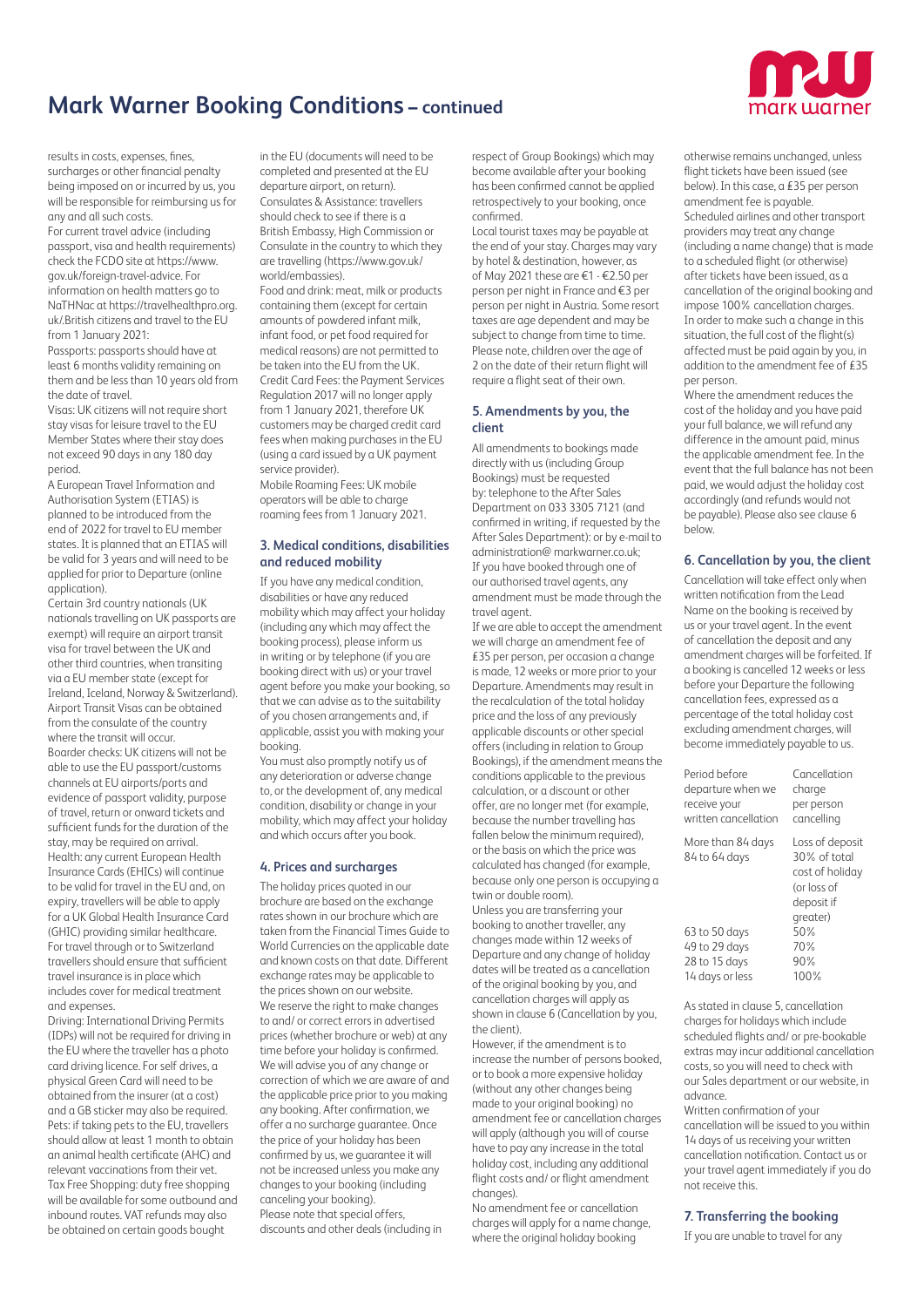

reason, or decide that you do not want to take the holiday, you may transfer the whole booking to someone else/other people suggested by you and acceptable to us, providing you meet the following requirements:

(a) You must provide us or your travel agent with full details of who you are transferring your booking to, at least 7 days prior to your Departure; and (b) Please see clause 5 for details of any amendment fees and other charges/ costs which may be payable by your and/ or the person you are transferring your booking to; and

(c) Everyone who goes on holiday in place of those who were originally due to travel must agree to the Contract and any other requirements which apply to the holiday before the change can be finalised. It is the responsibility of the Lead Name to bring the Contract to the replacement traveller's attention. If the full price should have been paid when the change is requested but hasn't been, this must also be paid before the change can be finalized.

# **8. Alteration or Cancellation by Mark Warner**

Arrangements for the holidays featured on our website and in our brochure are made many months in advance. Occasionally, we have to make changes and correct errors on our website, brochure(s) and/or other sales and marketing materials before and after bookings have been confirmed. Occasionally, we may also have to cancel confirmed bookings. Whilst we always endeavour to avoid changes and cancellations, we must reserve the right to do so. The possibility of such changes (which may be significant) is greater for those bookings which are made prior to publication of the brochure. However, in no case will we cancel your confirmed holiday less than 12 weeks before Departure, except where we are forced to do so as a result of unavoidable and extraordinary circumstances, or failure on your part to comply with any requirement of these Booking Conditions that entitles us to cancel (such as paying on time).

#### **8.1 Significant Changes**

Occasionally, we have to make a significant change to your booking. A significant change is a change made before your Departure which, taking account of the information you give us at the time of booking and which we can reasonably be expected to know as a tour operator, we can reasonably expect will have a major effect on your holiday. Significant changes may include: • a change of your UK Departure airport to one which, in our reasonable opinion, is more inconvenient for you. However, a change from one London airport to another will not be a significant change (London airports are Gatwick, Heathrow, Luton, Southend and Stansted)

• a change of scheduled UK Departure time by 12 hours or more (not including flight delays)

• a change of accommodation for the whole or a substantial proportion of your holiday to an accommodation in a different resort and/or of a lower standard.

If we have to make a significant change to your booking, we will advise you or your travel agent as soon as we reasonably can and give you the choice of the following options: (a) accepting the changed arrangements;

or

(b) accepting an alternative holiday from us, of a similar standard as originally booked (if available), where we offer one. If the alternative we offer you is less expensive or of a lower standard, you will receive a refund. If it is more expensive, you will not be asked to pay any more; or (c) cancelling your booking with us, in which case you will receive a full refund of all monies that you have paid to us. We will tell you the procedure for making your choice. Please read any notification of changes carefully and respond promptly as if you do not respond to us within the timescale given your booking may be cancelled.

If, after Departure, we are unable to provide a significant proportion of the services we had agreed to provide as part of our Contract with you, we will do our best to make suitable alternative arrangements in respect of those services. If we cannot do so or you refuse to accept these for good reasons, we will arrange to fly you back to your UK Departure airport (if your holiday includes flights) or to transport you to the point our Contracted services commenced as soon as we reasonably can.

Unless the significant change is due to unavoidable and extraordinary circumstances, , we will pay you the compensation set out below, in clause  $8.2$ 

# **8.2 Cancellation**

If we have to cancel your booking before your Departure you can accept an alternative holiday from us, or we will refund the money that you have paid to us. We will also pay you the compensation set out below, unless the cancellation is due to unavoidable and extraordinary circumstances, or you not paying your outstanding balance on time, or as a result of your failure to comply with any requirement of these Booking Conditions.

Payment of any compensation in the event of a significant change or cancellation shall not apply to any 'Advance Registration(s)' , or where we notify you of a change or cancellation more than 100 days prior to your scheduled Departure.

No compensation is payable for children aged 2 or under at the date of return

travel, or for any free child places. 50% of the compensation as set out below shall be payable for anyone who has paid a child price for their holiday:

| Period before departure | Minimum      |
|-------------------------|--------------|
| when we notify you      | compensation |
| or your travel agent    | per person   |
| More than 100 days      | Nil          |
| $71 - 100$ days         | £20          |
| $29 - 70$ days          | €30          |
| $15 - 28$ days          | £40          |
| 14 days or less         | €50          |

### **8.3 Minor changes**

A change in flight time of less than 12 hours, or a change to the carrier, type of aircraft (if advised), destination airport (see also clause 9 below) or resort transfer arrangements, are minor changes, in which case no compensation will be payable. In the event that you cancel you booking due to a minor change, the cancellation charges set out in clause 6 will apply.

### **9. Denied Boarding Regulations**

If your flight is cancelled or delayed, your flight ticket is downgraded or boarding is denied, depending on the circumstances, the airline may be required to pay you compensation, refund the cost of your flight and/or provide you with accommodation and/ or refreshments under EC Regulation

261/2004- the Denied Boarding Regulations 2005. The fact a delay may entitle you to cancel your flight does not automatically entitle you to cancel any other arrangements even where those arrangements have been made in conjunction with your flight.

# **10. Force Majeure**

Except where otherwise expressly stated in these Booking Conditions, we regret we cannot accept liability or pay compensation where the performance or prompt performance of our obligations under our Contract with you is prevented, or affected by - or you otherwise suffer any damage, loss or expense of any nature - as a result of an event of Force Majeure.

In these Booking Conditions Force Majeure' means any event which we or the supplier of the service(s) in question could not, even with all due care, foresee or avoid. Such events are likely to include: (whether actual or threatened) war, civil unrest, riot, industrial disputes, terrorist activity or its consequences, natural or nuclear disasters, fire, flood, epidemics and pandemics, health risks, unforeseeable technical problems with transport, adverse weather conditions volcanic eruption, airport, port or airspace closure restriction or congestion, flight or other travel restrictions advised or imposed by any government,

regulatory authority or other third party,

sanctions and any other action from governments in the UK or overseas, and all other events outside our or our supplier's control.

Very rarely, we may be forced to change or terminate your holiday after your Departure, but before the scheduled end of your holiday, as a result of unavoidable and extraordinary events. In this very unusual situation, we regret we cannot make any refunds (except where we are able to obtain refunds from our suppliers), or pay any compensation, or be responsible for any costs or expenses incurred by you as a result.

# **11. Travel**

Any change to the operating carrier(s) after your booking has been confirmed will be notified to you as soon as possible. We are not always in a position at the time of booking to confirm the flight timings which will be used in connection with your flight. The flight timings shown in our brochure, on our website and/or detailed on your confirmation invoice are for guidance only and are subject to alteration and confirmation. Flight timings and delays are outside our control. They are set by airlines and are subject to various factors including air traffic control restrictions, weather conditions, actual or potential technical problems and the ability of passengers to check in on time. Specific instructions relating to Departure and travel arrangements, including latest timings, will be sent with your e-tickets approximately 7 – 10 days before Departure. You must check your e-tickets very carefully, immediately on receipt, to ensure you have the correct flight times. It is possible that flight times may be changed even after e-tickets have been sent and we will contact you as soon as possible if this occurs.

Any change in the identity of the carrier, flight timings of less than 12 hours, and/ or aircraft type (if advised) will not entitle you to cancel or change your booking without paying the cancellation and/or amendment charges as set out in these Booking Conditions.

In the unlikely event of a change to your confirmed overseas airport, we will of course arrange for you to be transported to and from the alternative airport without any additional cost to you. We cannot be held liable for any delays which are due to any of the reasons set out in clause 13(2) of these Booking Conditions (which includes the behaviour of any passenger(s) at the airport or on the flight who, for example, fails to check in or board on time).

Notwithstanding the above, Mark Warner and the carrier will make all reasonable efforts as are practical to reduce the discomfort suffered by you as a result of any delay.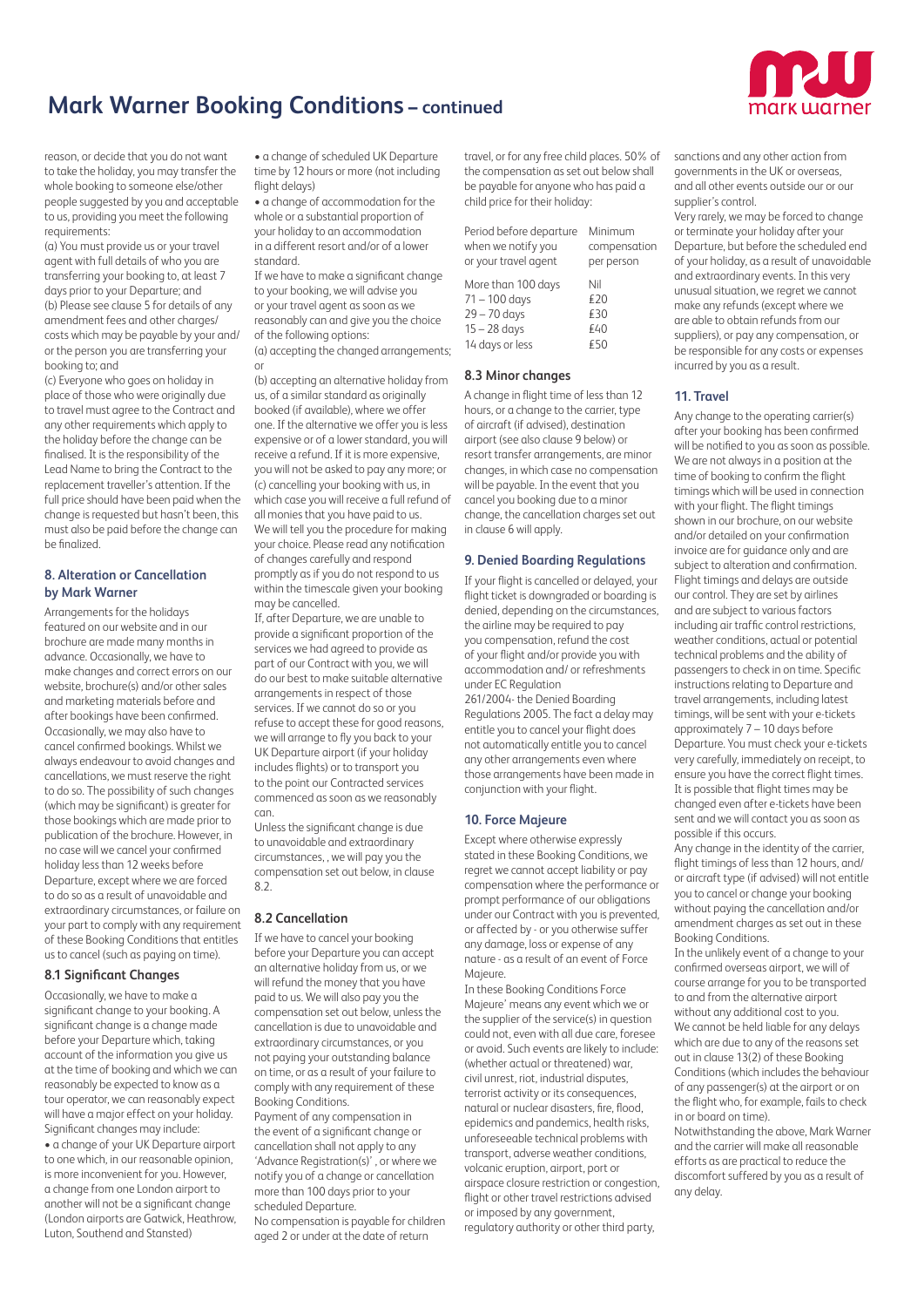

# **12. Damage by and behaviour of you, the client**

Mark Warner and its employees shall be entitled to recover from you, at any time, the costs (reasonably estimated if not precisely known) of any damage or loss caused by you during your holiday. If the actual cost of any damage or loss is less than the amount paid by you at the time, where only an estimate of costs could be given, the difference will be refunded to you. Any extra must be paid by you if the actual cost turns out to be more than was paid at the time. You agree to behave reasonably and not to disrupt the enjoyment of others on holiday. We shall treat your booking as being cancelled by you if the behavior of any traveller in your booking is, in our reasonable opinion or in the reasonable opinion of any other person in authority (including the manager of the accommodation), disruptive or causes or is likely to cause distress, danger or significant annoyance to other clients, employees, or to any third party or damage to property, whether in person or otherwise. In the event of such cancellation , our responsibility to the traveller shall immediately cease and we will have no further contractual obligations towards that person including the provision or arrangement of return travels. Further, we shall be under no liability to make any refunds or meet any costs or expenses incurred by you as a result, or pay any compensation.

Similarly, the captain of any flight has the authority to remove you from the flight and/or restrict your movement on board the aircraft. If you are disruptive and stopped from boarding your flight from/to the UK, or disruptive during your flight, we will treat your booking as being cancelled by you. We shall be under no liability to make any refunds or pay any compensation to you. You will be liable for any costs, expenses or damages, whether incurred or claimed by us, the airline, agents or any crew or other passengers, as a result of your behavior.

#### **13. Liability of Mark Warner**

(1) We promise to make sure that the holiday arrangements we have agreed to make, perform or provide as part of our Contract with you are made, performed or provided with reasonable skill and care. We will accept responsibility for death or personal injury caused by negligent acts and/or omissions of ourselves, our employees, agents or suppliers in making, performing or providing, as applicable, your Contracted holiday arrangements. In such cases, we will pay to you such damages as might have been awarded in such circumstances under English Law subject to the English jurisdiction. (2) We will not be responsible for any

injury, illness, death, loss (for example loss of possessions or loss of enjoyment), damage, expense, cost or other sum or claim of any nature or description whatsoever which results from: (i) the act(s) and/or omission(s) of the person(s) affected or any member(s) of their party; and/or

(ii) the act(s) and/or omission(s) of a third party not connected with the provision of your holiday; and/or (iii) unavoidable or extraordinary circumstances (e.g.an event of Force Majeure).

(3) We cannot accept responsibility for any services which do not form part of our Contract with you. This includes, but shall not be limited to, (i) any additional services or facilities which your hotel or any other supplier agrees to provide for you where the services or facilities are not advertised on our website, or in our brochure, as forming part of your holiday arrangements and we have not agreed to arrange them as part of our Contract and (ii) any activity or excursion you purchase in resort. Please also see clause 15 "Website and brochure information and outside activities".

(4) The promises we make to you about the services we have agreed to provide or arrange as part of our Contract - and the laws and applicable standards of the country in which your claim or complaint occurred - will be used as the basis for deciding whether the services in question had been properly provided. If the particular services which gave rise to the claim or complaint were provided in compliance with the applicable local laws and standards, the services will be treated as having been properly provided. This will be the case even if the services did not comply with the laws and standards of the UK which would have applied had those services been provided in the UK.

(5) For all claims which do not involve death or personal injury, if we are found liable to you on any basis the maximum amount we will have to pay you is three times the holiday price (excluding any amendment charges) paid by or on behalf of the person(s) affected in total unless a lower limitation applies to your claim under clause 13(6) below. This maximum amount will only be payable where everything has gone wrong and you have not received any benefit at all from your holiday.

(6) Mark Warner is to be regarded as having all benefit of any limitation of compensation contained in these Booking Conditions or any other applicable convention(s). Where flights are included in your booking, your journey may be subject to certain conditions of carriage and International Conventions. You agree that the airline and/or transport company's own conditions of carriage will apply to you on that journey. When arranging

this transportation for you we rely on the terms and conditions contained within these International Conventions and those conditions of carriage. You acknowledge that all of these terms and conditions form part of your Contract with us as well as with the those of the airline and/or transport company. You can ask us to provide you with a copy of any conditions applicable to your journey. The airline's terms and conditions are available on request. Please note that strict time limits may apply for notifying of loss, damage or delay of luggage to airlines. When making any payment, we are entitled to deduct any money which you have received or are entitled to receive from the carrier and/or transport provider for the complaint or claim in question. (7) We cannot accept any liability for any damage, loss, expense or other sum(s) of any description which did not result from any breach of our Contract with you or other fault by ourselves or our employees or, where we are responsible for them, our suppliers. Additionally we cannot accept liability for any claims, losses or expenses which relate to any other business (including any loss of earnings incurred by any client who is self-employed). (8) Where you claim against us in accordance with this clause, you or someone acting on your behalf, agree to assist us by, at the earliest opportunity and where applicable: (i) providing us with details, in writing, of your injury or death and the circumstances which led to it; (ii) providing us with a letter about your injury from your doctor; (iii) fully cooperating with us if we, or our insurers, require further information. (9) Covid-19:

(1) We both acknowledge the ongoing COVID-19 global crisis and accept our obligations to comply with any official guidance from governments or local authorities, both in the UK and whilst on holiday.

(2) We will have no liability for any refunds, compensation, costs, expenses or other losses of any kind incurred by you (including, where applicable, the cost of medical treatment), in the following circumstances:

(i) If you, or anyone in your booking party, test positive for Covid-19 and have to quarantine for a period of time, or are notified or otherwise become aware that you have, or suspect you may have, come into close contact with someone who has tested positive for Covid-19 (or where they otherwise suspect they may have Covid-19) and have to self-isolate for a period of time. If this happens within 14 days of your Departure date, you must contact us as you may no longer be able to travel. We will offer you the following options where possible and subject to availability: (a) Postponing your holiday to a later date. We will notify you of any impact

on the price the postponement may have (please note that you may have to pay full cancellation charges on some elements of your holiday, such as the flight, as well any increase in cost imposed by other suppliers); (b) If not everyone on the booking is affected, you will have the right to transfer your place on the holiday to another person nominated by you, subject always to the requirements of clause 7;

(c) Cancelling your holiday, in which case we will impose our standard cancellation charges as at the date of cancellation by you. You may be able to claim these costs back from your travel insurance. If this happens whilst you are on your holiday, please notify us without delay and we will provide such reasonable assistance as we can in the circumstances. However, we will not be responsible for covering the cost of any curtailment of your holiday, missed transport arrangements, additional accommodation required, or other associated costs incurred by you. You must ensure you have travel insurance which covers these costs for you. (ii) You fail any tests, checks or other measures imposed by a supplier, airline, port or airport, border control authority or other government body or local authority or fail to submit for testing or assessment when requested to do so, and as such you are denied entry to board the flight, entry to the destination, access to the services or you are otherwise unable to proceed with the holiday, or that portion of the holiday. (3) You also acknowledge that the suppliers providing your holiday, including airlines, hotels and excursion providers, will need to comply with national and/or local guidance and requirements relating to Covid-19, and have implemented certain measures as a result. This will likely include specific requirements regarding personal protective equipment, such as use of face-masks by staff (and you may be required to wear a face-mask as well), social distancing, maximum number restrictions on the use of certain facilities, designated alternative entrance and exit routes, mandatory hand sanitisation, limited entertainment options and limited food/drink availability. We do not expect these measures to have a significant impact on your enjoyment of the holiday and all measures will be taken with the purpose of securing your safety and those around you.

# **14. Insurance**

You must have comprehensive and adequate travel insurance which provides cover that is suitable and adequate for your specific requirements and that will be effective from the time that you make you booking. We will not be responsible for meeting any sums